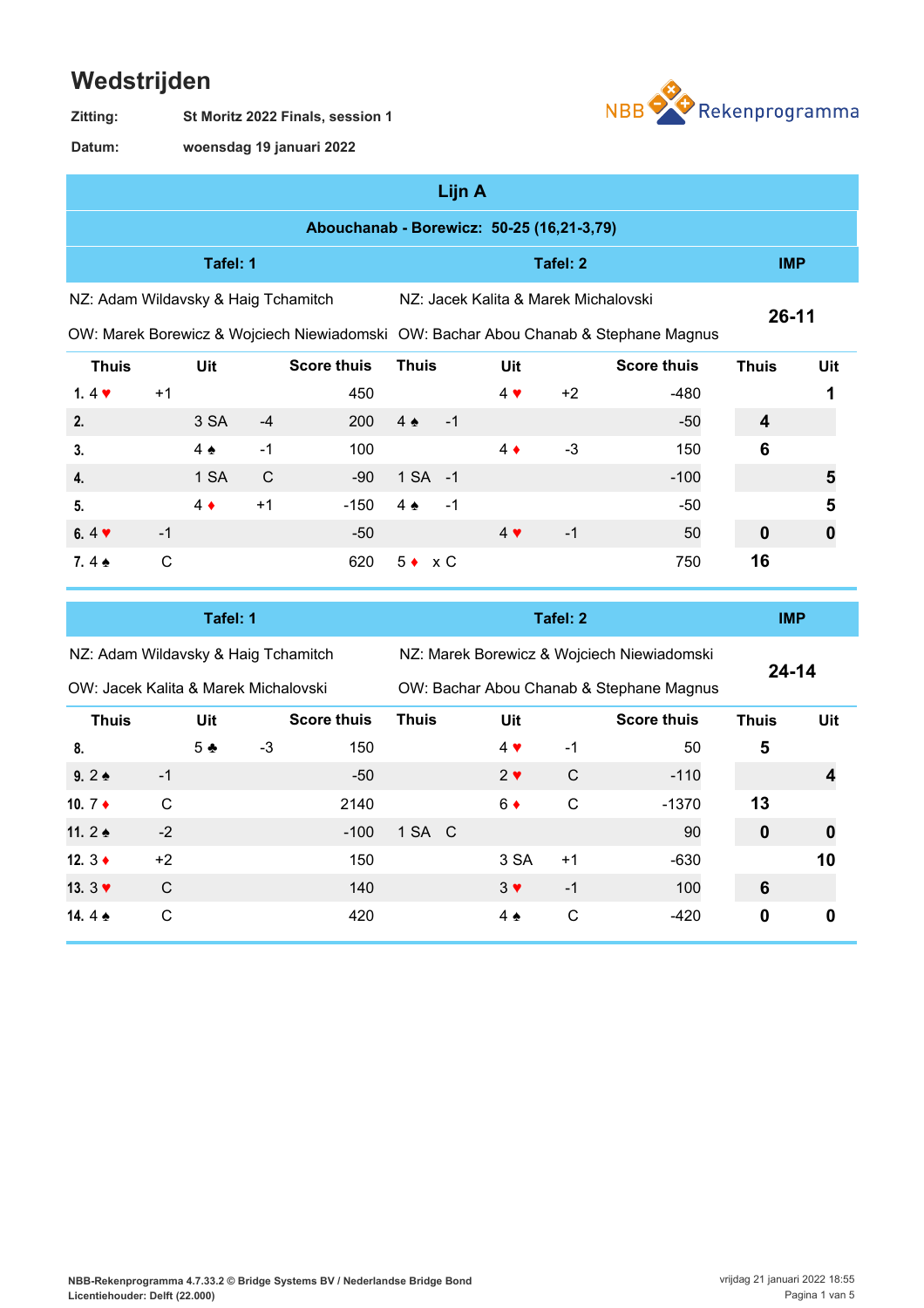|                                          | Saesseli - Bridge24.Mixed: 16-28 (6,52-13,48) |                   |      |                    |                   |      |                                        |          |                    |              |     |  |  |  |
|------------------------------------------|-----------------------------------------------|-------------------|------|--------------------|-------------------|------|----------------------------------------|----------|--------------------|--------------|-----|--|--|--|
|                                          |                                               | Tafel: 3          |      |                    |                   |      |                                        | Tafel: 4 |                    | <b>IMP</b>   |     |  |  |  |
| NZ: Clement Maamarbachi & Vasili Vroutis |                                               |                   |      |                    |                   |      | NZ: Anna Sarniak & Danuta Kazmucha     |          |                    |              |     |  |  |  |
| OW: Bartosz Chmurski & Igor Chalupec     |                                               |                   |      |                    |                   |      | OW: Christine Vincent & Irene Saesseli |          |                    | 14-12        |     |  |  |  |
| <b>Thuis</b>                             |                                               | Uit               |      | <b>Score thuis</b> | <b>Thuis</b>      |      | Uit                                    |          | <b>Score thuis</b> | <b>Thuis</b> | Uit |  |  |  |
| 1.4 $\blacktriangledown$                 | C                                             |                   |      | 420                |                   |      | $4 \cdot$                              | $+1$     | -450               |              |     |  |  |  |
| 2.                                       |                                               | $3 \cdot$         | $-3$ | 150                | $4 \triangle$     | $-1$ |                                        |          | $-50$              | 3            |     |  |  |  |
| 3.                                       |                                               | $3 \triangleleft$ | C    | -140               | $2 \triangleleft$ | $+2$ |                                        |          | 170                | 1            |     |  |  |  |
| 4. $P$ as                                |                                               |                   |      | $\mathbf 0$        |                   |      | 1 SA                                   | $-1$     | 100                | 3            |     |  |  |  |
| 5.                                       |                                               | $6 \triangle$     | $-3$ | 150                | $4 \bullet$       | $+1$ |                                        |          | 150                | 7            |     |  |  |  |
| 6.5 $\sqrt{x}$                           | $-2$                                          |                   |      | $-300$             |                   |      | $4 \vee$                               | $-1$     | 50                 |              | 6   |  |  |  |
| 7.4 $\bullet$                            | C                                             |                   |      | 620                |                   |      | $4 \bullet x$                          | C        | $-790$             |              | 5   |  |  |  |

|                                          |                           | Tafel: 3      |      |        |          |              |                                        | Tafel: 4     |                    | <b>IMP</b>   |     |
|------------------------------------------|---------------------------|---------------|------|--------|----------|--------------|----------------------------------------|--------------|--------------------|--------------|-----|
| NZ: Clement Maamarbachi & Vasili Vroutis |                           |               |      |        |          |              | NZ: Bartosz Chmurski & Igor Chalupec   |              |                    |              |     |
| OW: Anna Sarniak & Danuta Kazmucha       |                           |               |      |        |          |              | OW: Christine Vincent & Irene Saesseli |              |                    | $2 - 16$     |     |
| <b>Thuis</b>                             | <b>Score thuis</b><br>Uit |               |      |        |          | <b>Thuis</b> | Uit                                    |              | <b>Score thuis</b> | <b>Thuis</b> | Uit |
| $8.4 \cdot$                              | $-1$                      |               |      | -50    |          |              | $3 \vee$                               | C            | $-140$             |              | 5   |
| 9.1 $\bullet$                            | C                         |               |      | 80     |          |              | 1 $\bullet$                            | $+1$         | $-110$             |              |     |
| 10.6 SA                                  | $+1$                      |               |      | 1470   |          |              | 6 SA                                   | $\mathsf{C}$ | $-1440$            |              |     |
| 11.                                      |                           | 1 SA          | $+3$ | $-180$ | $2 \vee$ | $+1$         |                                        |              | 140                |              |     |
| 12. 3 SA                                 | $+1$                      |               |      | 630    |          |              | 3 SA                                   | $+1$         | $-630$             | 0            |     |
| 13.                                      |                           | $2 \triangle$ | $+2$ | $-170$ | 2 SA -2  |              |                                        |              | $-200$             |              | 9   |
| 14.4 $\bullet$                           | С                         |               |      | 420    |          |              | 3 SA                                   | C            | -400               |              |     |

| Lijn B                                |                                  |               |              |                    |                                           |      |                                |  |          |                                       |              |              |  |
|---------------------------------------|----------------------------------|---------------|--------------|--------------------|-------------------------------------------|------|--------------------------------|--|----------|---------------------------------------|--------------|--------------|--|
| Tosca - Bausback: 22-6 (15,78-4,22)   |                                  |               |              |                    |                                           |      |                                |  |          |                                       |              |              |  |
|                                       |                                  | Tafel: 1      |              |                    |                                           |      |                                |  | Tafel: 2 |                                       | <b>IMP</b>   |              |  |
| NZ: Berend van den Bos & Rob Lindeman |                                  |               |              |                    |                                           |      |                                |  |          | NZ: Curt Kallström & Nikolas Bausback | $22 - 6$     |              |  |
|                                       | OW: Hakan Gokçe & Juri Berkowitz |               |              |                    |                                           |      | OW: Bob Drijver & Sjoert Brink |  |          |                                       |              |              |  |
| <b>Thuis</b>                          |                                  | Uit           |              | <b>Score thuis</b> | <b>Thuis</b><br><b>Score thuis</b><br>Uit |      |                                |  |          | <b>Thuis</b>                          | Uit          |              |  |
| 1.4 $\blacktriangledown$              | $\mathsf{C}$                     |               |              | 420                |                                           |      | $4 \vee$                       |  | $-1$     | 50                                    | 10           |              |  |
| 2.                                    |                                  | $3 \bullet$   | $-2$         | 100                | $4 \triangle$                             | $-2$ |                                |  |          | $-100$                                | $\mathbf 0$  | 0            |  |
| 3.                                    |                                  | $3 \triangle$ | $+1$         | $-170$             | $2 \triangleleft$                         | $+2$ |                                |  |          | 170                                   | $\mathbf 0$  | $\mathbf{0}$ |  |
| 4. Pas                                |                                  |               |              | $\mathbf{0}$       | 1 SA C                                    |      |                                |  |          | 90                                    | $\mathbf{3}$ |              |  |
| 5.                                    |                                  | $4 \triangle$ | $\mathsf{C}$ | -420               |                                           |      | $3 \vee x$                     |  | $-1$     | 200                                   |              | 6            |  |
| 6.4 $\blacktriangledown$              | $-1$                             |               |              | $-50$              |                                           |      | $4 \cdot$                      |  | $-1$     | 50                                    | $\mathbf 0$  |              |  |
| 7.                                    |                                  | $5 \bullet x$ | $-1$         | 200                |                                           |      | $5 \div x$                     |  | $-1$     | 200                                   | 9            |              |  |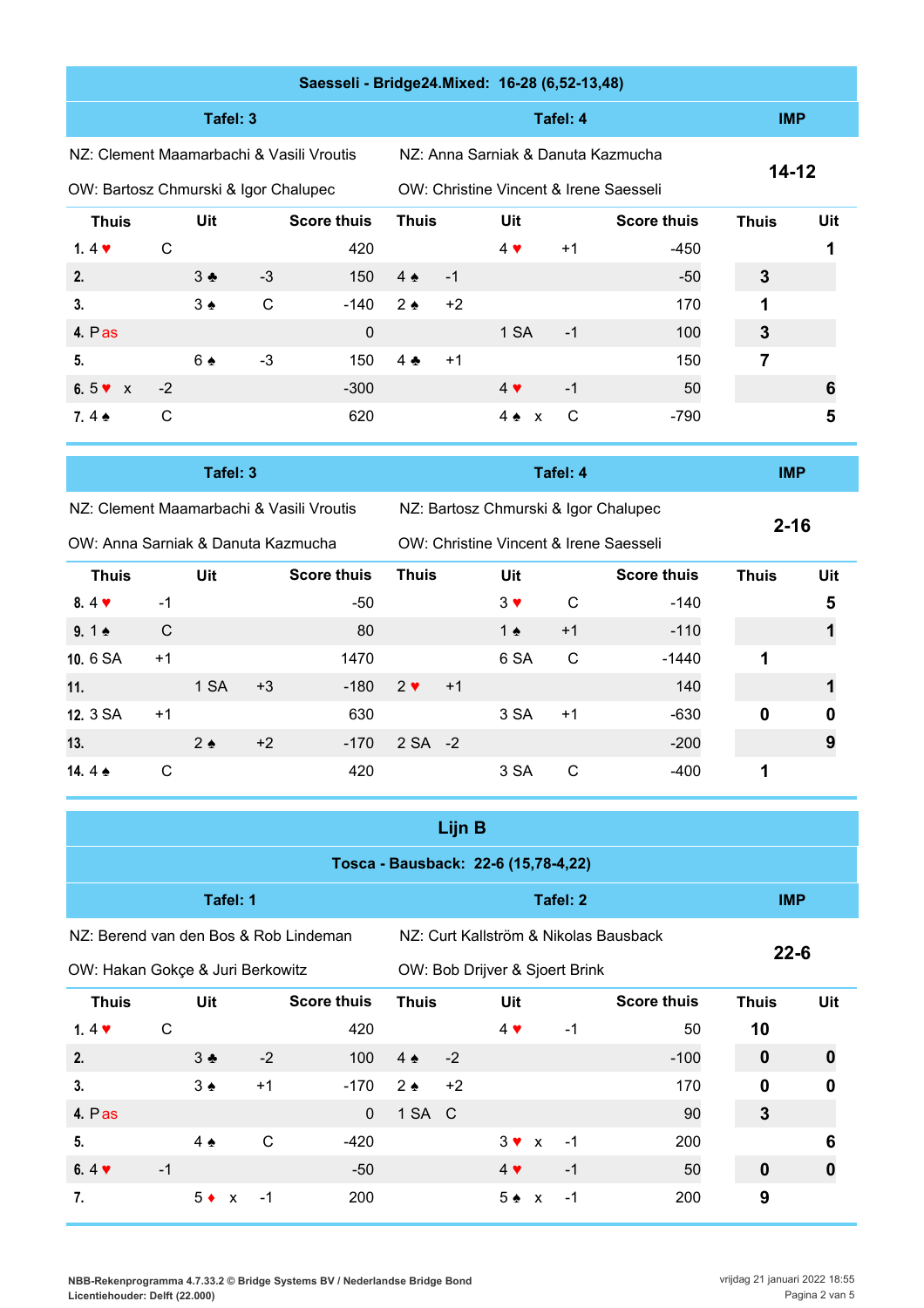|                                         | Dima - Wild: 31-5 (18,01-1,99) |                          |              |                    |                          |              |                                  |                                       |              |                                            |                         |              |  |
|-----------------------------------------|--------------------------------|--------------------------|--------------|--------------------|--------------------------|--------------|----------------------------------|---------------------------------------|--------------|--------------------------------------------|-------------------------|--------------|--|
|                                         |                                | Tafel: 3                 |              |                    |                          |              |                                  |                                       | Tafel: 4     |                                            | <b>IMP</b>              |              |  |
| NZ: Bartlomej Igla & Fernando Piedra    |                                |                          |              |                    |                          |              | NZ: Beatrice Wild & Simon Wild   |                                       |              |                                            |                         |              |  |
| OW: Daniela Ramelli & Eliano Ramelli    |                                |                          |              |                    |                          |              |                                  |                                       |              | OW: Andrea Haidorfer & Dima Nikolenkov     | $31 - 5$                |              |  |
| <b>Thuis</b>                            |                                | Uit                      |              | <b>Score thuis</b> | <b>Thuis</b>             |              | Uit                              |                                       |              | <b>Score thuis</b>                         | <b>Thuis</b>            | Uit          |  |
| 1.4 $\blacktriangledown$                | $+1$                           |                          |              | 450                |                          |              | $4$ $\blacktriangledown$         |                                       | $\mathsf{C}$ | $-420$                                     | 1                       |              |  |
| 2.                                      |                                | 3 SA                     | $-4$         | 200                | $3 \triangle$            | $-2$         |                                  |                                       |              | $-100$                                     | 3                       |              |  |
| 3.                                      |                                | $3 \triangle$            | $\mathsf{C}$ | $-140$             | $4 \triangle$            | $\mathsf C$  |                                  |                                       |              | 620                                        | 10                      |              |  |
| 4.1 SA                                  | $-1$                           |                          |              | $-100$             | 1 SA                     | $+1$         |                                  |                                       |              | 120                                        | 1                       |              |  |
| 5.                                      |                                | 3 SA                     | $-2$         | 100                | $5 -$                    | $\mathsf{C}$ |                                  |                                       |              | 400                                        | 11                      |              |  |
| 6.5 $\blacktriangledown$                | $-2$                           |                          |              | $-100$             |                          |              | $5 \vee x$                       |                                       | $-2$         | 300                                        | 5                       |              |  |
| 7.4 $\triangle$                         | $\mathbf C$                    |                          |              | 620                |                          |              | $4 \triangle x$                  |                                       | C            | $-790$                                     |                         | 5            |  |
|                                         |                                |                          |              |                    |                          |              | Pont - Duc: 20-9 (14,32-5,68)    |                                       |              |                                            |                         |              |  |
|                                         |                                |                          |              |                    |                          |              |                                  |                                       |              |                                            |                         |              |  |
|                                         |                                | Tafel: 5                 |              |                    |                          |              |                                  |                                       | Tafel: 6     |                                            | <b>IMP</b>              |              |  |
| NZ: Jan Frey & Juan Pont                |                                |                          |              |                    |                          |              | NZ: Laurence Duc & Arianna Testa |                                       |              |                                            | $20 - 9$                |              |  |
| OW: Christina Lund-Madsen & Ding Hong   |                                |                          |              |                    |                          |              |                                  | OW: Jerome Amiguet & George Hashimoto |              |                                            |                         |              |  |
| <b>Thuis</b>                            |                                | Uit                      |              | <b>Score thuis</b> | <b>Thuis</b>             |              | Uit                              |                                       |              | <b>Score thuis</b>                         | <b>Thuis</b>            | Uit          |  |
| 1.4 $\blacktriangledown$                | $+1$                           |                          |              | 450                |                          |              | $4 \vee$                         |                                       | $+1$         | $-450$                                     | 0                       | 0            |  |
| 2.                                      |                                | $4 \triangle$            | $-1$         | 50                 | $4$ $\blacktriangledown$ | $-3$         |                                  |                                       |              | $-150$                                     |                         | 3            |  |
| 3.                                      |                                | $4$ $\blacktriangledown$ | $\mathsf C$  | $-620$             | $4 \triangle$            | $\mathsf{C}$ |                                  |                                       |              | 620                                        | 0                       | $\mathbf{0}$ |  |
| 4.                                      |                                | 1 SA                     | $-1$         | 100                | 1 SA C                   |              |                                  |                                       |              | 90                                         | 5                       |              |  |
| 5.                                      |                                | $4$ $\clubsuit$          | $+1$         | $-150$             |                          |              | $4 \vee x$                       |                                       | $-1$         | 200                                        | $\mathbf 2$             |              |  |
| 6.4 $\blacktriangledown$                | $-1$                           |                          |              | $-50$              | $4 \bullet$              | $-2$         |                                  |                                       |              | $-200$                                     |                         | 6            |  |
| 7.                                      |                                | $5*$                     | $-2$         | 200                | $5*$                     | $\mathsf{C}$ |                                  |                                       |              | 600                                        | 13                      |              |  |
|                                         |                                |                          |              |                    |                          |              |                                  |                                       |              |                                            |                         |              |  |
|                                         |                                |                          |              |                    |                          |              | Rosti - Lang: 17-25 (6,69-13,31) |                                       |              |                                            |                         |              |  |
|                                         |                                | Tafel: 7                 |              |                    |                          |              |                                  |                                       | Tafel: 8     |                                            | <b>IMP</b>              |              |  |
| NZ: Hilda Setton & Pierre Franceschetti |                                |                          |              |                    |                          |              |                                  |                                       |              | NZ: Heimo Adelsberger & Renate Adelsberger | $17 - 25$               |              |  |
| OW: Francis Lang & Hans Lamprecht       |                                |                          |              |                    |                          |              |                                  |                                       |              | OW: Cedric Lorenzini & Quentin Robert      |                         |              |  |
| <b>Thuis</b>                            |                                | Uit                      |              | <b>Score thuis</b> | <b>Thuis</b>             |              | Uit                              |                                       |              | <b>Score thuis</b>                         | <b>Thuis</b>            | Uit          |  |
| 1.5 $\blacktriangledown$                | $-1$                           |                          |              | $-50$              |                          |              | $4$ $\blacktriangledown$         |                                       | $-1$         | 50                                         | 0                       | 0            |  |
| 2.                                      |                                | 3 SA                     | $-4$         | 200                | $4 \triangle$            | $-1$         |                                  |                                       |              | $-50$                                      | $\overline{\mathbf{4}}$ |              |  |
| 3.                                      |                                | $4 \triangle$            | $-1$         | 100                | $2 \triangle$            | $+2$         |                                  |                                       |              | 170                                        | 7                       |              |  |
| 4.                                      |                                | 1 SA                     | $\mathsf{C}$ | $-90$              | 1 SA                     | $\mathsf{C}$ |                                  |                                       |              | 90                                         | $\pmb{0}$               | O            |  |
| 5.                                      |                                | $4 \triangle$            | $\mathsf C$  | $-420$             | $4 \triangle$            | $-2$         |                                  |                                       |              | $-100$                                     |                         | 11           |  |
| 6.4 $\blacktriangledown$                | $-1$                           |                          |              | $-50$              |                          |              | $5 \vee x$                       |                                       | $-2$         | 300                                        | 6                       |              |  |

**7.** 5 **★** x  $-1$  -200 4 ★ x C -790 **14**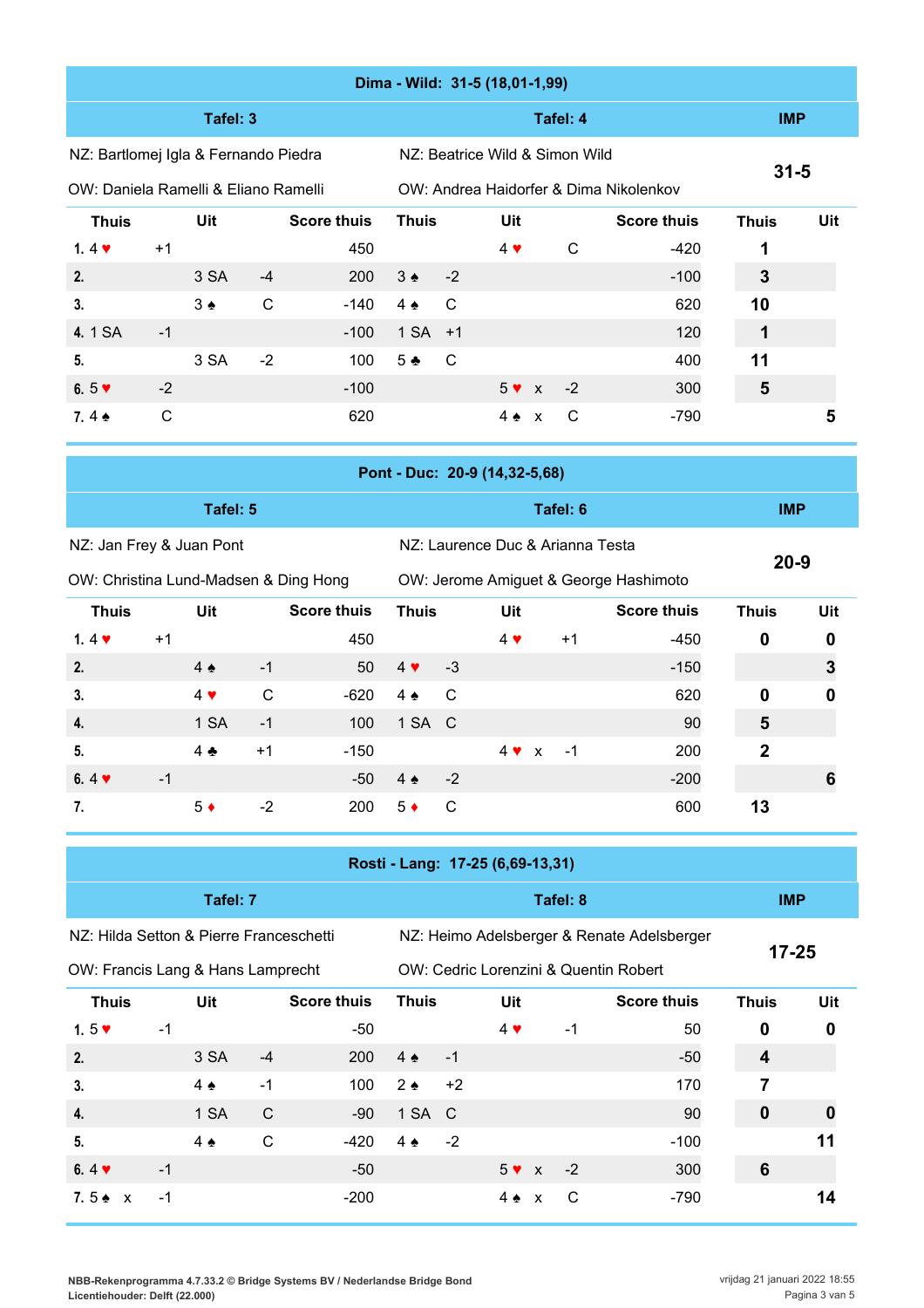|                                   | Kamras - Deilmann: 43-4 (19,92-0,08)   |               |              |                    |                                           |               |                                    |           |        |            |   |  |  |  |
|-----------------------------------|----------------------------------------|---------------|--------------|--------------------|-------------------------------------------|---------------|------------------------------------|-----------|--------|------------|---|--|--|--|
|                                   |                                        | Tafel: 9      |              |                    |                                           |               |                                    | Tafel: 10 |        | <b>IMP</b> |   |  |  |  |
| NZ: Jan Kamras & Frederic Nyström |                                        |               |              |                    |                                           |               | NZ: Marieke Lejeune & Susanne Jung |           |        | $43 - 4$   |   |  |  |  |
|                                   | OW: Fabienne Hoffmann & Sebastian Reim |               |              |                    |                                           |               | OW: David Wrang & Frederic Wrang   |           |        |            |   |  |  |  |
| <b>Thuis</b>                      |                                        | Uit           |              | <b>Score thuis</b> | <b>Score thuis</b><br><b>Thuis</b><br>Uit |               |                                    |           |        |            |   |  |  |  |
| 1.4 $\blacktriangledown$          | $+1$                                   |               |              | 450                |                                           |               | $4 \vee$                           | С         | -420   | 1          |   |  |  |  |
| 2.                                |                                        | 3 SA          | $-3$         | 150                | $4 \vee$                                  | $\mathcal{C}$ |                                    |           | 420    | 11         |   |  |  |  |
| 3.                                |                                        | $4 \triangle$ | $-2$         | 200                | $4 \cdot$                                 | C             |                                    |           | 620    | 13         |   |  |  |  |
| 4.                                |                                        | 1 SA          | $-2$         | 200                | $1 SA + 1$                                |               |                                    |           | 120    | 8          |   |  |  |  |
| 5.                                |                                        | $4 \bullet$   | $\mathsf{C}$ | $-130$             | $5 -$                                     | - C           |                                    |           | 400    | 7          |   |  |  |  |
| 6.4 $\blacktriangledown$          | $-1$                                   |               |              | -50                | $3 \triangle$                             | $-1$          |                                    |           | $-100$ |            | 4 |  |  |  |
| 7.                                |                                        | $5 \bullet x$ | -1           | 200                | 3 SA -1                                   |               |                                    |           | $-100$ | 3          |   |  |  |  |

|                                       | Tosca - Duc: 13-0 (14,93-5,07) |                   |      |                    |               |      |                                  |              |        |             |   |  |  |
|---------------------------------------|--------------------------------|-------------------|------|--------------------|---------------|------|----------------------------------|--------------|--------|-------------|---|--|--|
|                                       |                                | Tafel: 1          |      |                    |               |      |                                  | Tafel: 2     |        | <b>IMP</b>  |   |  |  |
| NZ: Berend van den Bos & Rob Lindeman |                                |                   |      |                    |               |      | NZ: Laurence Duc & Arianna Testa |              |        |             |   |  |  |
| OW: Christina Lund-Madsen & Ding Hong |                                |                   |      |                    |               |      | OW: Bob Drijver & Sjoert Brink   |              |        | $13 - 0$    |   |  |  |
| <b>Thuis</b>                          |                                | Uit               |      | <b>Score thuis</b> | <b>Thuis</b>  |      | <b>Thuis</b>                     | Uit          |        |             |   |  |  |
| 8.                                    |                                | $3 \triangle$     | $-3$ | 150                | $4 \cdot$     | $-1$ |                                  |              | $-50$  | 3           |   |  |  |
| $9.2$ $\blacktriangledown$            | $-1$                           |                   |      | $-50$              |               |      | $2 \bullet$                      | $-1$         | 50     | $\mathbf 0$ | 0 |  |  |
| 10.6 SA                               | С                              |                   |      | 1440               |               |      | 6 SA                             | $\mathsf{C}$ | -1440  | $\mathbf 0$ | 0 |  |  |
| 11.                                   |                                | 1 SA              | $+1$ | $-120$             | $3 \bullet$   | $+1$ |                                  |              | 130    | $\mathbf 0$ | 0 |  |  |
| <b>12. 3 SA</b>                       | $+1$                           |                   |      | 630                |               |      | 3 SA                             | $+1$         | $-630$ | $\mathbf 0$ | 0 |  |  |
| 13.                                   |                                | $3 \triangleleft$ | $+1$ | $-130$             | $4 \triangle$ | - C  |                                  |              | 620    | 10          |   |  |  |
| 14.4 $\triangle$                      | С                              |                   |      | 420                |               |      | $4 \triangle$                    | С            | -420   | 0           | Ū |  |  |

| Dima - Lang: 20-30 (6,01-13,99)   |      |                |                                      |                    |               |      |                   |              |                                            |              |     |  |
|-----------------------------------|------|----------------|--------------------------------------|--------------------|---------------|------|-------------------|--------------|--------------------------------------------|--------------|-----|--|
|                                   |      | Tafel: 3       |                                      |                    |               |      |                   | Tafel: 4     |                                            | <b>IMP</b>   |     |  |
|                                   |      |                | NZ: Bartlomej Igla & Fernando Piedra |                    |               |      |                   |              | NZ: Heimo Adelsberger & Renate Adelsberger | 20-30        |     |  |
| OW: Francis Lang & Hans Lamprecht |      |                |                                      |                    |               |      |                   |              | OW: Andrea Haidorfer & Dima Nikolenkov     |              |     |  |
| <b>Thuis</b>                      |      | Uit            |                                      | <b>Score thuis</b> | <b>Thuis</b>  |      | Uit               |              | <b>Score thuis</b>                         | <b>Thuis</b> | Uit |  |
| 8.                                |      | 5 <sub>2</sub> | $-3$                                 | 150                |               |      | $3 \vee$          | $\mathsf{C}$ | $-140$                                     | $\mathbf 0$  | 0   |  |
| $9.2 \blacktriangleright$         | C    |                |                                      | 110                | $2 \bullet$   | $-1$ |                   |              | $-100$                                     | $\mathbf 0$  | 0   |  |
| 10. 7 SA                          | $-1$ |                |                                      | $-100$             |               |      | 6 SA              | $+1$         | $-1470$                                    |              | 17  |  |
| 11.                               |      | $2 \vee$       | $+1$                                 | $-140$             |               |      | $2 \triangleleft$ | $-1$         | 50                                         |              | 3   |  |
| 12. 3 SA                          | $+1$ |                |                                      | 630                |               |      | $4 \bullet$       | $\mathsf{C}$ | $-130$                                     | 11           |     |  |
| 13.                               |      | $4 \triangle$  | $-2$                                 | 200                | $2 \triangle$ | $+2$ |                   |              | 170                                        | 9            |     |  |
| 14.4 $\bullet$                    | $-1$ |                |                                      | -50                |               |      | $4 \triangle$     | C            | -420                                       |              | 10  |  |